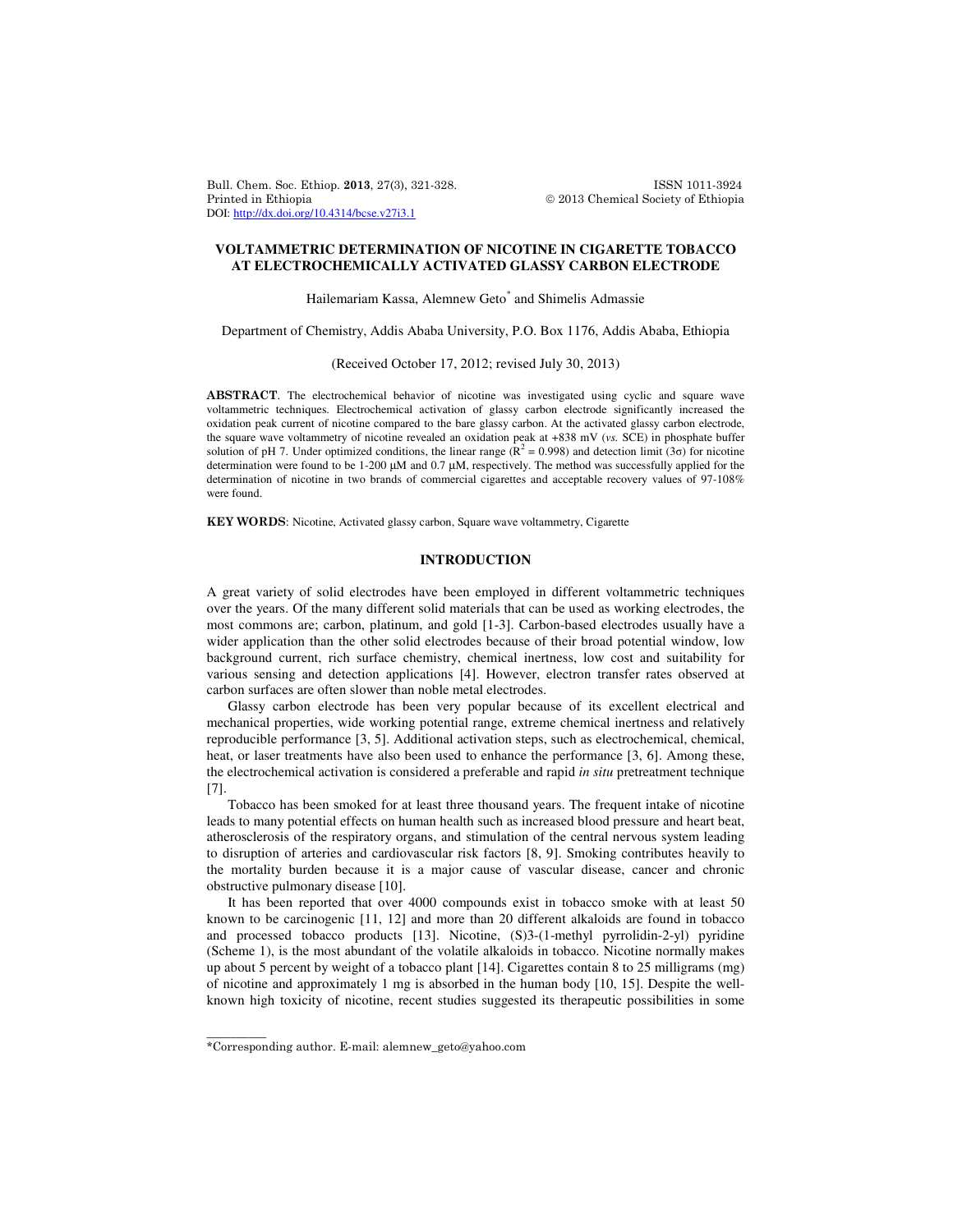neurodegenerative diseases like Alzheimer's [16]. Therefore, reliable analysis of nicotine is important in medicine, toxicology, and tobacco industry [9].



Scheme 1. Molecular structure of nicotine.

Several analytical techniques including high-performance liquid chromatography [15], gasliquid chromatography [17], solid-phase micro-extraction and gas chromatography/mass spectrometry [18] and spectrophotometry [19] have been reported for the analysis of nicotine. Most of these methods are very expensive and require lengthy purification steps as well as highly trained personnel to run the equipment. Although electrochemical methods overcome these shortcomings, the extremely high positive applied potential required for the oxidation of nicotine is one of the major problems for electrochemical determination. The electrochemcial oxidation of nicotine at +1.3 V (*vs.* Ag/AgCl) using a boron doped diamond electrode [20] illustrates this fact. Other approaches have used titanium dioxide polymer modified electrodes by a molecular imprinting technique [9] which involves a difficult polymer imprinting step. A pencil graphite based electrode has also been utilized for a voltammetric analysis of nicotine in the presence of anionic surfactant [10]. Among few studies involving nanotubes, carbon nanotube cluster modified screen printed electrode [11], and glassy carbon electrode modified with multi-walled carbon nanotube [21] and multi-walled carbon nanotubes-alumina-coated silica nanocomposite [22] were reported as electrochemical nicotine sensors. Recently, the electrochemical oxidation and its analytical determination of nicotine at a new conducting polymer modified electrode was demonstrated [23]. In this work a simple, sensitive and costeffective voltammetric method for the determination of nicotine in phosphate buffer solution was developed using activated glassy carbon electrode (AGCE). The developed method significantly reduced the over potential for nicotine oxidation which helps to reduce interference effects from co-existing compounds. It also offers the advantage of simple electrode preparation steps with no need to use chemical modifiers.

## **EXPERIMENTAL**

### *Materials and reagents*

Standard nicotine (98%) was obtained from BDH Chemicals Ltd., England and stock solution of  $50\times10^{-3}$  M was prepared in distilled water and kept in a dark container. The stock solution was diluted with the appropriate buffer solution before use. Phosphate buffer solutions (PBS)  $(0.1 \text{ M})$  were prepared using  $K_2HPO_4$  and  $KH_2PO_4$  (both from Fluka Chemika, Switzerland). The pH of the buffer solutions were measured using Jenway 3345 ion meter. Two brands of locally manufactured cigarettes were purchased from a local supermarket. Cyclic voltammetry (CV) and square wave voltammetry (SWV) were performed on a BAS-CV 50W voltammetric analyzer (Bioanalytical Systems Inc., USA). All experiments were conducted in a threeelectrode electrochemical cell with glassy carbon electrode (GCE) or activated glassy carbon electrode (AGCE) as the working electrode, saturated calomel electrode (SCE) as reference and platinum wire as the auxiliary electrode.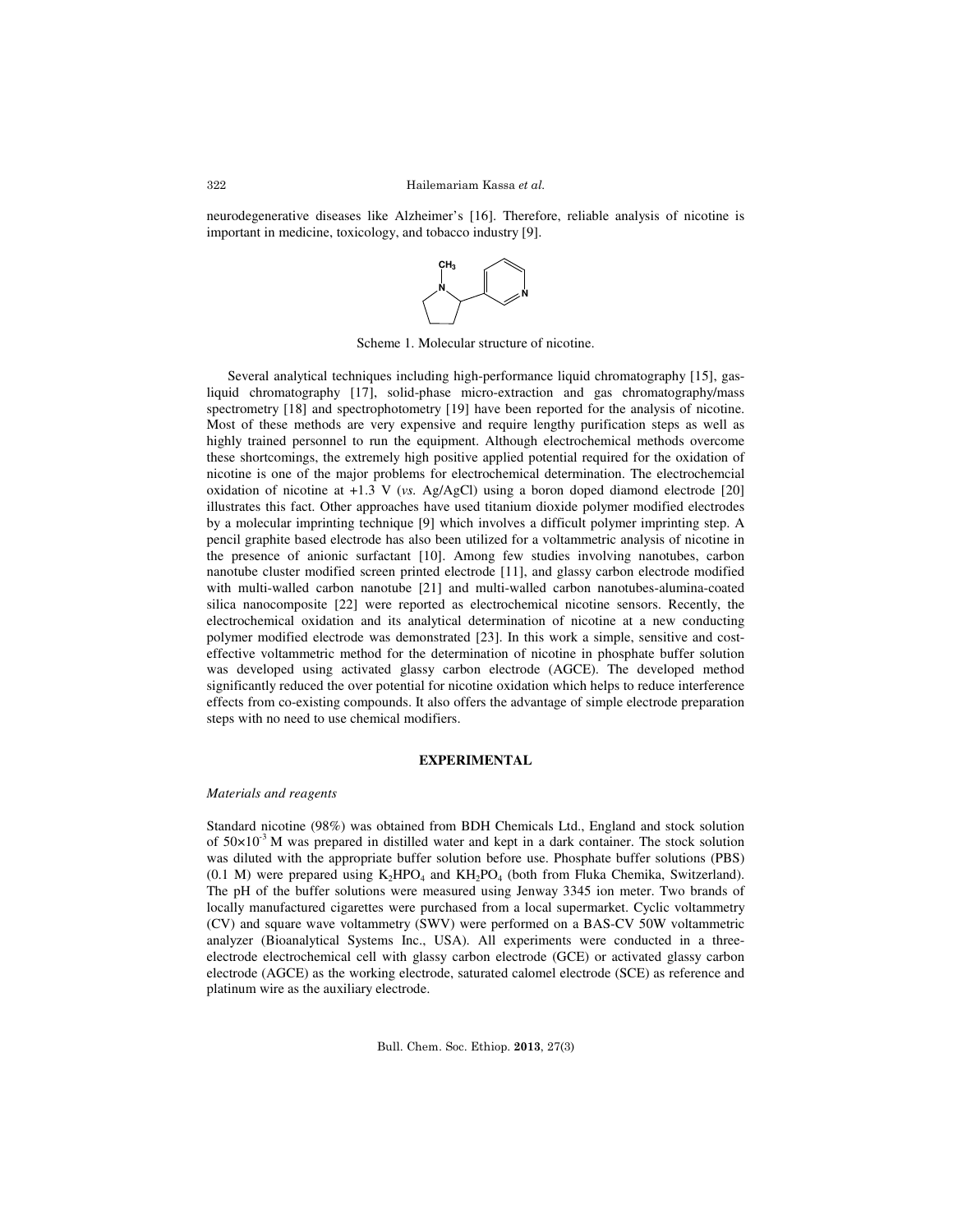#### *Activation of the electrode*

Prior to electrochemical activation, the GCE was polished with 1.0, 0.3 and 0.05  $\mu$ M alumina powder on polishing cloth and rinsed with distilled water. The clean electrode was then electrochemically activated by anodic oxidation at +1.75 V for 200 s in phosphate buffer solution of pH 7. The potential was then cycled between  $+0.2$  V and  $+1.4$  V at the scan rate of 100 mV/s until a steady state voltammogram was obtained. All cyclic and square wave voltammetric measurements were performed by running the potential from +0.2 V to +1.4 V under ambient conditions. The scan rate of the cyclic voltammetry was 100 mV/s while the optimized square wave voltammetric parameters were set at a frequency of 30 Hz; pulse amplitude of 10 mV; and step potential of 60 mV.

#### *Sample preparation*

For the real sample analysis, two brands of locally produced cigarette products (Nyala and Delight from National Tobacco Enterprise, Ethiopia) were bought from a supermarket. Ten cigarettes were taken from each brand and the tobacco was collected separately and kept in an oven for 1 h at 45  $^{\circ}$ C. After the dried tobacco was ground using a mortar and pestle, a portion (1) g) of the powder was taken from each and dissolved in 10 mL of distilled water. The mixture was sonicated for 3 h in ultrasonic bath and filtered. Appropriate volume (100 µL) of the clear filtrate was mixed with the phosphate buffer (pH 7.0) in 10 mL volumetric flask. Then, this mixture was analyzed under similar conditions as used to obtain the calibration graph. To make recovery measurements, previously analyzed cigarette samples were spiked with standard nicotine at three concentration levels of 10.0, 20.0 and 30.0 µM. The total nicotine content in the mixture was determined using the calibration curve.

## **RESULTS AND DISCUSSION**

## *Electrochemical behavior of nicotine*

Figure 1 displays the cyclic voltammetric responses of 1.0 mM nicotine at bare glassy carbon electrode (GCE) and activated glassy carbon electrode (AGCE) in 0.1 M PBS of pH 7.0. At the bare GCE, the oxidation signal is poorly resolved and the peak is diffused over a broad potential region with a weak current response whereas, the oxidation of nicotine at the AGCE produced a well resolved peak at about +0.92 V with a peak current of  $2.78\times10^{-5}$  A. The significant enhancement in peak current response and a decrease in oxidation potential show the catalytic oxidation of nicotine at the AGCE. The absence of a peak on the reverse (cathodic) potential scan of the cyclic voltammetry shows the irreversibility of nicotine oxidation at both the activated and bare glassy carbon electrodes.

## *Effect of buffer pH*

The effect of buffer pH on the electrochemical behaviour of nicotine was investigated over the range of pH 5-9 and the results are depicted in Figure 2. Figure 3 shows the plots of resulting anodic peak currents and peak potentials as a function of pH. Results show that the peak current increased with increasing solution pH until it reached a maximum at around pH 7.0 and then declined. Therefore, pH 7.0 was chosen as the optimum working buffer solution for subsequent measurements.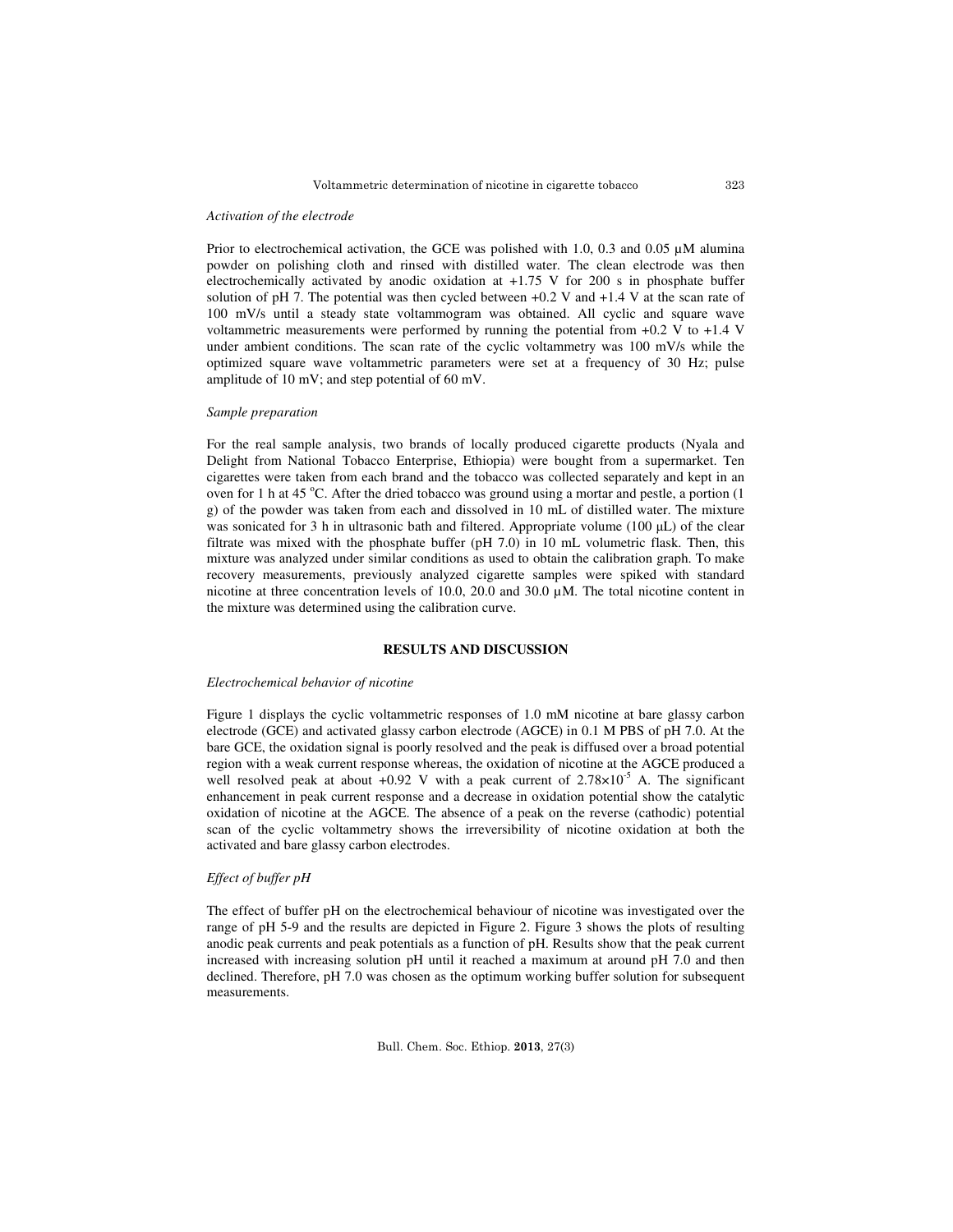Hailemariam Kassa et al.



Figure 1. Cyclic voltammograms at bare GCE (a and b), and at AGCE (c and d), in the absence (a and c) and in the presence (b and d) of 1.0 mM nicotine in PBS of pH 7.0 at 100 mV/s.



Figure 2. Cyclic voltammetric response (scan rate of 100 mV/s) of 1.0 mM nicotine at AGCE in phosphate buffer solutions of different pH: (a) 5.0; (b) 6.0; (c) 7.0; (d) 8.0; (e) 9.0.

As the pH of the solution increased, the peak potential shifted to lower positive potential indicating proton participation in the oxidation process. A plot of peak potential as a function of pH gave a straight line with a slope of 47 mV and a correlation coefficient of 0.998. This result indicates that the same number of protons and electrons are involved in the electrochemical reaction which is in agreement with previously proposed mechanism of nicotine oxidation (Scheme 2) [20, 21].

### *Effect of potential scan rate*

The effect of potential scan rate on the oxidation of nicotine at AGCE was investigated by recording cyclic voltammograms of 1.0 mM nicotine in 0.1 M PBS (pH 7.0) at different scan rates (Figure 4). The peak current was proportional to the square root of scan rate in the range 10-500 mV/s with the equation:

$$
I_n(\mu A) = 0.1395 \nu^{1/2}(mV/s) + 2.87 R^2 = 0.9956.
$$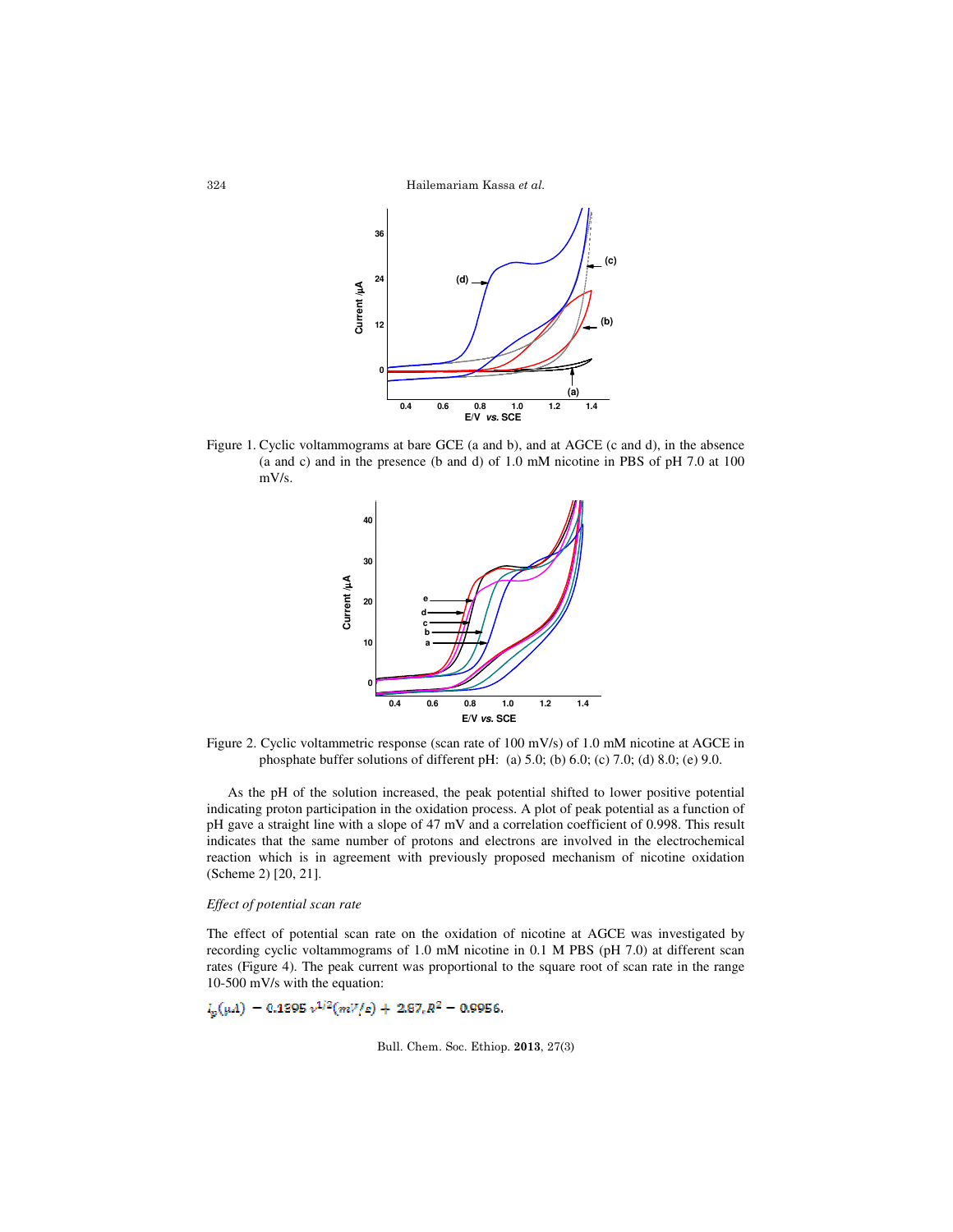This result suggests that the electrochemical behavior of nicotine at AGCE is mainly a diffusion-controlled process [24].



Figure 3. The effect of buffer pH on peak current and peak potential of 1.0 mM nicotine at AGCE.



Scheme 2. Electrochemical oxidation mechanism of nicotine.



Figure 4. Cyclic voltammograms of 1.0 mM nicotine at different scan rates (10-500 mV/s) at AGCE in pH 7.0 phosphate buffer solution. Inset: Plot of anodic peak current as a function of square root of scan rate.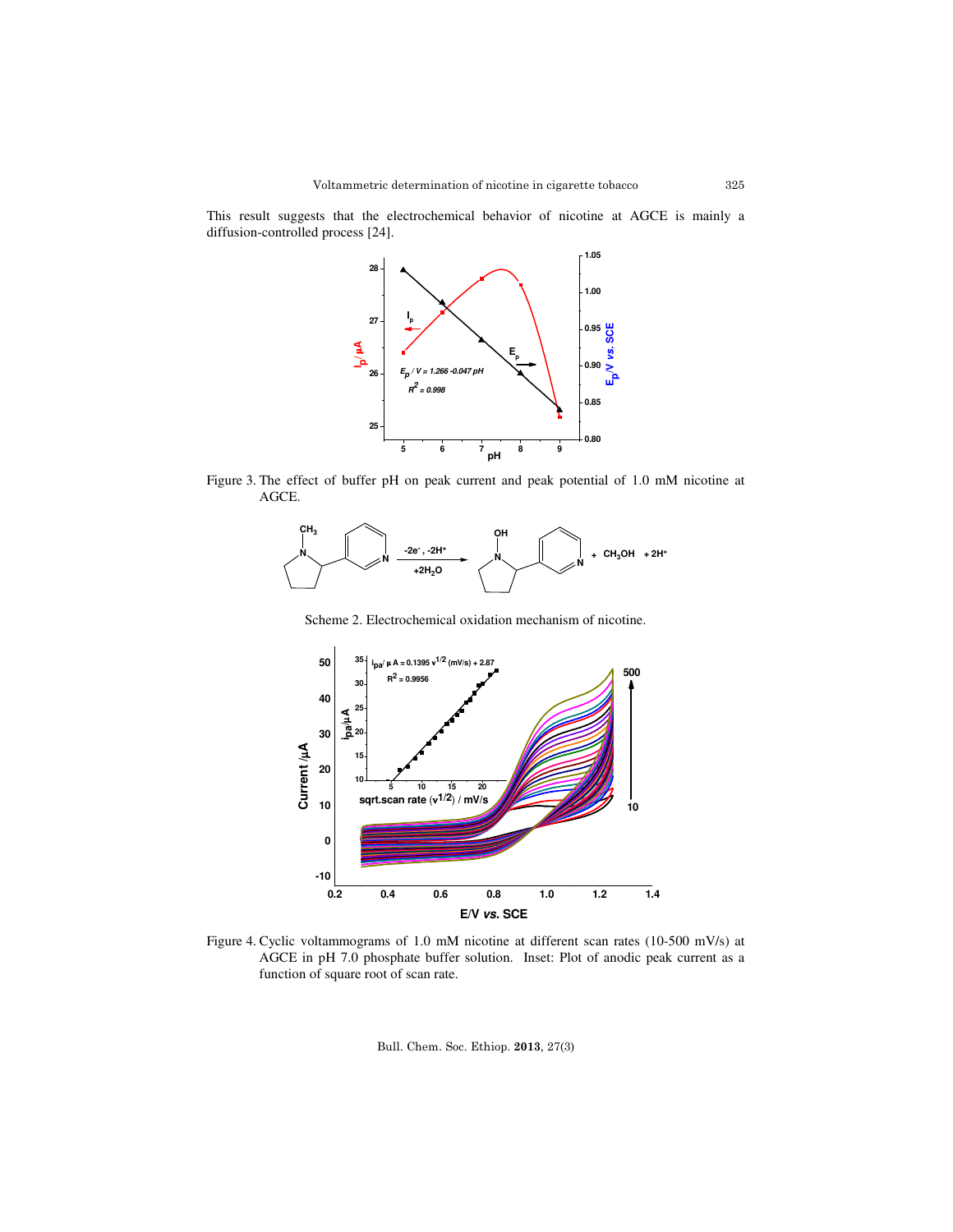Hailemariam Kassa et al.

#### *Calibration curve*

Square wave voltammetry was selected for the analytical determination of nicotine due to its high sensitivity and better peak resolution compared to cyclic voltammetry. To evaluate this feature, measurement parameters were optimized and a calibration curve was constructed. Figure 5 shows the square wave voltammograms obtained for different concentrations of nicotine in the range from 1-200 µM and the linear dependence of the peak currents with the concentration of the analyte.



Figure 5. Square wave voltammograms obtained for different concentrations of nicotine: 1, 5, 20, 30, 50, 60, 70, 100, 125, 150, and 200 µM. Inset: Plot of the oxidation peak current against concentration of nicotine.

The peak current at +0.83 V increased linearly with nicotine concentration with a linear regression equation i<sub>pa</sub> (μA) = 0.3959 + 0.05C (μM)( $R^2$ =0.998). The calculated (3σ, n = 6) limit of detection for nicotine was  $0.7 \mu$ M, which is lower than previously reported values obtained at different modified electrodes (Table 1).

Table 1. Comparison of the analytical performance results of some methods for the determination of nicotine.

| Analytical method                       | Linear range/ $\mu$ M | LoD/µM                   | Reference |  |
|-----------------------------------------|-----------------------|--------------------------|-----------|--|
| Spectrophotometric                      | $0.62 - 46.24$        | 0.5                      | [19]      |  |
| LC-MS-MS                                | $0.25 - 24.66$        | $\overline{\phantom{a}}$ | [14]      |  |
| MWCNT-ACS-GCE/Amperometry               | $0 - 1500$            | 1.4                      | $[22]$    |  |
| <b>PGE/SWV</b>                          | 7.6-107.5             | $\overline{c}$           | [10]      |  |
| CNT-GCE/CV                              | 10-1000               | $\overline{c}$           | [11]      |  |
| <b>BDD/SWV</b>                          | $5 - 500$             | 3.1                      | [20]      |  |
| TiO <sub>2</sub> -MIP-PEDOT/Amperometry | 0-5000                | 4.9                      | [9]       |  |
| MWCNT-GCE/DPV                           | 31-1,900              | 9.3                      | [21]      |  |
| p-(AHNSA)-GCE/SWV                       | $1 - 200$             | 0.9                      | [23]      |  |
| <b>AGCE/SWV</b>                         | $1 - 200$             | 0.7                      | This work |  |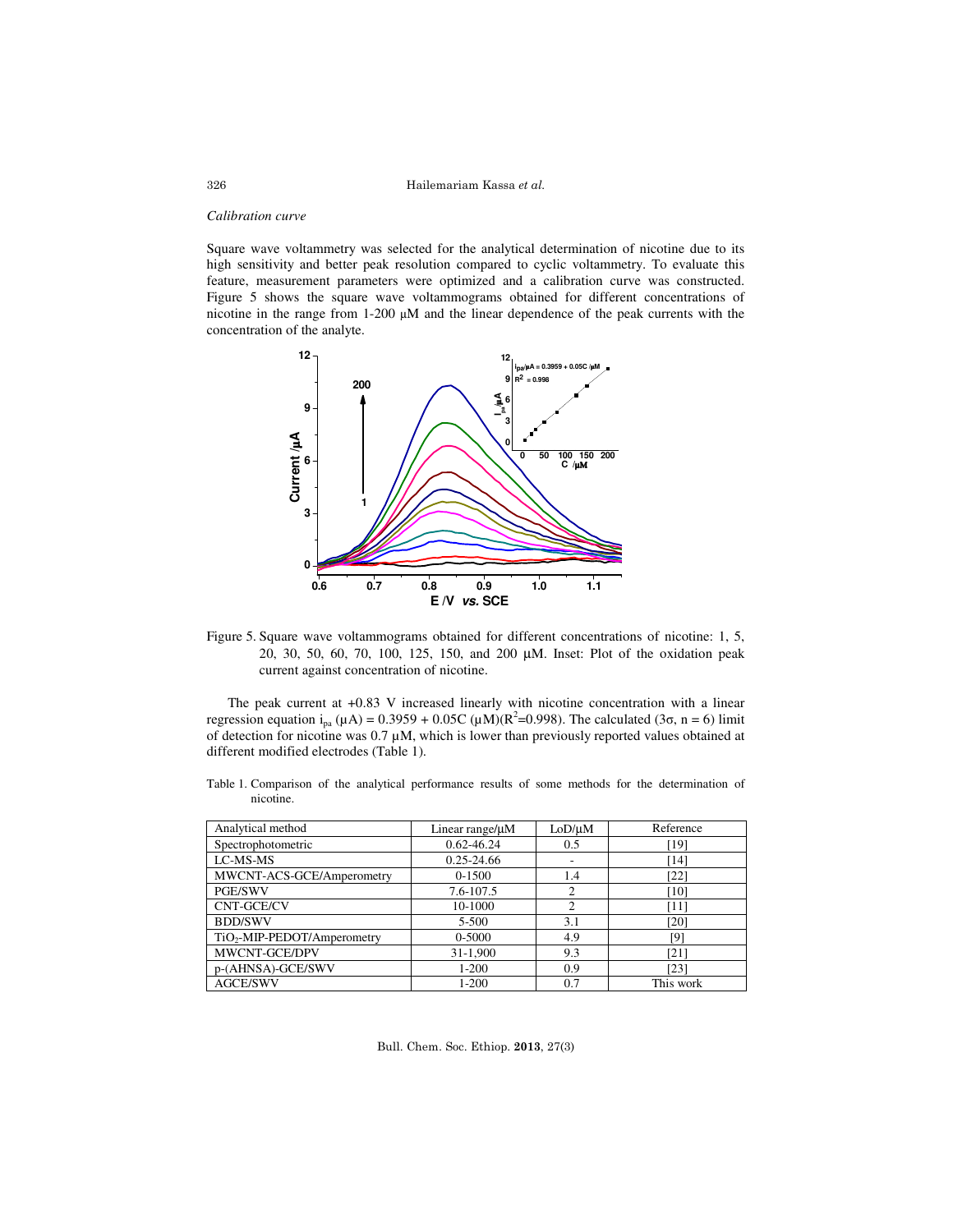#### *Sample analysis, recovery and interference studies*

The method was successfully applied for the determination of nicotine in two brands of locally manufactured cigarette products: Delight and Nyala. The results obtained by triplicate measurements with freshly prepared electrodes are shown in (Table 2). Comparison of the experimental values with the actual content of nicotine in the samples analyzed could not be made since the samples did not have a label claimed value. However, the results obtained are in the range where nicotine is typically available in tobacco leaves which is 2-8% of the dry weight [23]. The reliability of the method was also checked by recovery experiments under the optimized conditions by spiking known amounts of nicotine standard solutions to the previously analyzed cigarette samples. Recoveries (see Table 3) were 97-108% suggesting that the method couldbe applied to the determination of nicotine in real samples.

Table 2. Nicotine content in two cigarette tobacco samples determined by SWV at AGCE.

| Cigarette | <sup>a</sup> Nicotine content ( $\%$ w/w) | $%$ RSD |
|-----------|-------------------------------------------|---------|
| Nyala     | 2.54                                      |         |
| Delight   | 2.04                                      | 9.94    |

average of three measurements.

Table 3. Nicotine recovery experiments in cigarette tobacco samples.

| Nicotine | Nvala                 |           |         | Delight               |            |         |
|----------|-----------------------|-----------|---------|-----------------------|------------|---------|
| Added/uM | <sup>b</sup> Found/uM | %Recovery | $%$ RSD | <sup>p</sup> Found/uM | % Recovery | $%$ RSD |
| 10.0     | 10.3                  | 103       | 0.46    | Q 7                   | 97.0       | 0.60    |
| 20.0     | 19.9                  | 99.5      | 0.43    | 19.8                  | 98.5       | 0.65    |
| 30.0     | 30.3                  | 101       | 0.20    | 32                    | 108        | 0.68    |

<sup>b</sup>average of three measurements.

In this study, the effect of interference from some foreign species, such as  $Cu^{+2}$ , Fe<sup>+3</sup>, pyridine, acetic acid and glucose for the determination of  $100 \mu M$  nicotine were examined using SWV. Selection of these species was based on their common availability in the environmental and plant samples except for pyridine due to its structural similarity to nicotine. The presence of equimolar amounts of acetic acid and  $Cu^{+2}$  produced interference that can affect the accuracy of nicotine determination, while100-fold higher levels of Fe<sup>+3</sup>, pyridine and glucose showed no interfere. The interference from other alkaloids, which could be present in tobacco, was not studied because their relative low concentration, 0.2-0.5% of total alkaloids [25], was presumed to have insignificant influence on the voltammetric determination of nicotine.

## **CONCLUSION**

This report demonstrated that the electrochemical activation of glassy carbon electrode significantly reduced the over potential for the oxidation of nicotine and produced an enhanced oxidation current response. Under optimized conditions of square wave voltammetry, the developed method gave low detection limit, wide linear range, and acceptable recovery for the detection of nicotine. The method was successfully applied to the detection of nicotine in cigarette tobacco samples.